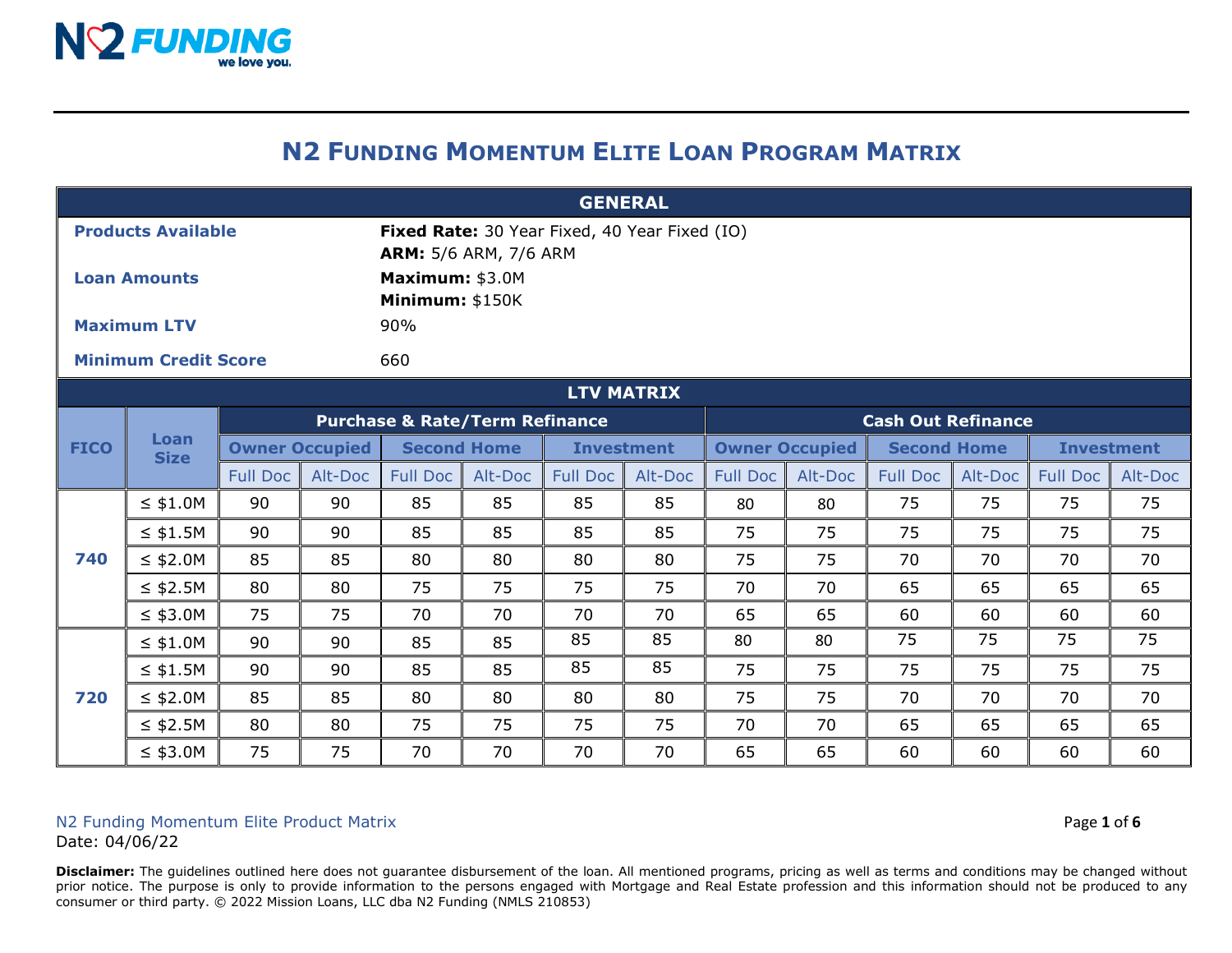

| <b>LTV MATRIX (Continued)</b> |                     |                                           |         |                    |         |                   |                           |                       |         |                    |         |                   |         |
|-------------------------------|---------------------|-------------------------------------------|---------|--------------------|---------|-------------------|---------------------------|-----------------------|---------|--------------------|---------|-------------------|---------|
| <b>FICO</b>                   | Loan<br><b>Size</b> | <b>Purchase &amp; Rate/Term Refinance</b> |         |                    |         |                   | <b>Cash Out Refinance</b> |                       |         |                    |         |                   |         |
|                               |                     | <b>Owner Occupied</b>                     |         | <b>Second Home</b> |         | <b>Investment</b> |                           | <b>Owner Occupied</b> |         | <b>Second Home</b> |         | <b>Investment</b> |         |
|                               |                     | <b>Full Doc</b>                           | Alt-Doc | <b>Full Doc</b>    | Alt-Doc | <b>Full Doc</b>   | Alt-Doc                   | <b>Full Doc</b>       | Alt-Doc | <b>Full Doc</b>    | Alt-Doc | <b>Full Doc</b>   | Alt-Doc |
| 700                           | $\leq$ \$1.0M       | 90                                        | 90      | 85                 | 85      | 85                | 85                        | 80                    | 80      | 75                 | 75      | 75                | 75      |
|                               | $\leq$ \$1.5M       | 90                                        | 90      | 85                 | 80      | 85                | 85                        | 75                    | 75      | 70                 | 70      | 70                | 70      |
|                               | $≤$ \$2.0M          | 85                                        | 85      | 80                 | 80      | 80                | 80                        | 70                    | 70      | 70                 | 70      | 70                | 70      |
|                               | $\leq$ \$2.5M       | 75                                        | 75      | 75                 | 75      | 75                | 75                        | 65                    | 65      | 65                 | 65      | 65                | 65      |
|                               | $\leq$ \$3.0M       | 70                                        | 70      | 70                 | 70      | 70                | 70                        | 60                    | 60      | 60                 | 60      | 60                | 60      |
| 680                           | $\leq$ \$1.0M       | 90                                        | 90      | 85                 | 80      | 85                | 80                        | 75                    | 75      | 70                 | 70      | 70                | 70      |
|                               | $\leq$ \$1.5M       | 85                                        | 85      | 80                 | 80      | 80                | 80                        | 70                    | 70      | 70                 | 70      | 70                | 70      |
|                               | $\leq$ \$2.0M       | 75                                        | 75      | 75                 | 75      | 75                | 75                        | 65                    | 65      | 65                 | 65      | 65                | 65      |
|                               | $\leq$ \$2.5M       | 70                                        | 70      | 70                 | 70      | 70                | 70                        | 60                    | 60      | N/A                | N/A     | N/A               | N/A     |
|                               | $\leq$ \$3.0M       | N/A                                       | N/A     | N/A                | N/A     | N/A               | N/A                       | N/A                   | N/A     | N/A                | N/A     | N/A               | N/A     |
| 660                           | $\leq$ \$1.0M       | 85                                        | 85      | 80                 | 80      | 80                | 80                        | 70                    | 70      | 70                 | 70      | 70                | 70      |
|                               | $\leq$ \$1.5M       | 80                                        | 80      | 75                 | 75      | 75                | 75                        | 70                    | 70      | 70                 | 70      | 70                | 70      |
|                               | $≤$ \$2.0M          | 75                                        | 75      | 70                 | 70      | 70                | 70                        | 60                    | 60      | 60                 | 60      | 60                | 60      |
|                               | $\leq$ \$2.5M       | 70                                        | 70      | 65                 | 65      | 65                | 65                        | N/A                   | N/A     | N/A                | N/A     | N/A               | N/A     |
|                               | $\leq$ \$3.0M       | N/A                                       | N/A     | N/A                | N/A     | N/A               | N/A                       | N/A                   | N/A     | N/A                | N/A     | N/A               | N/A     |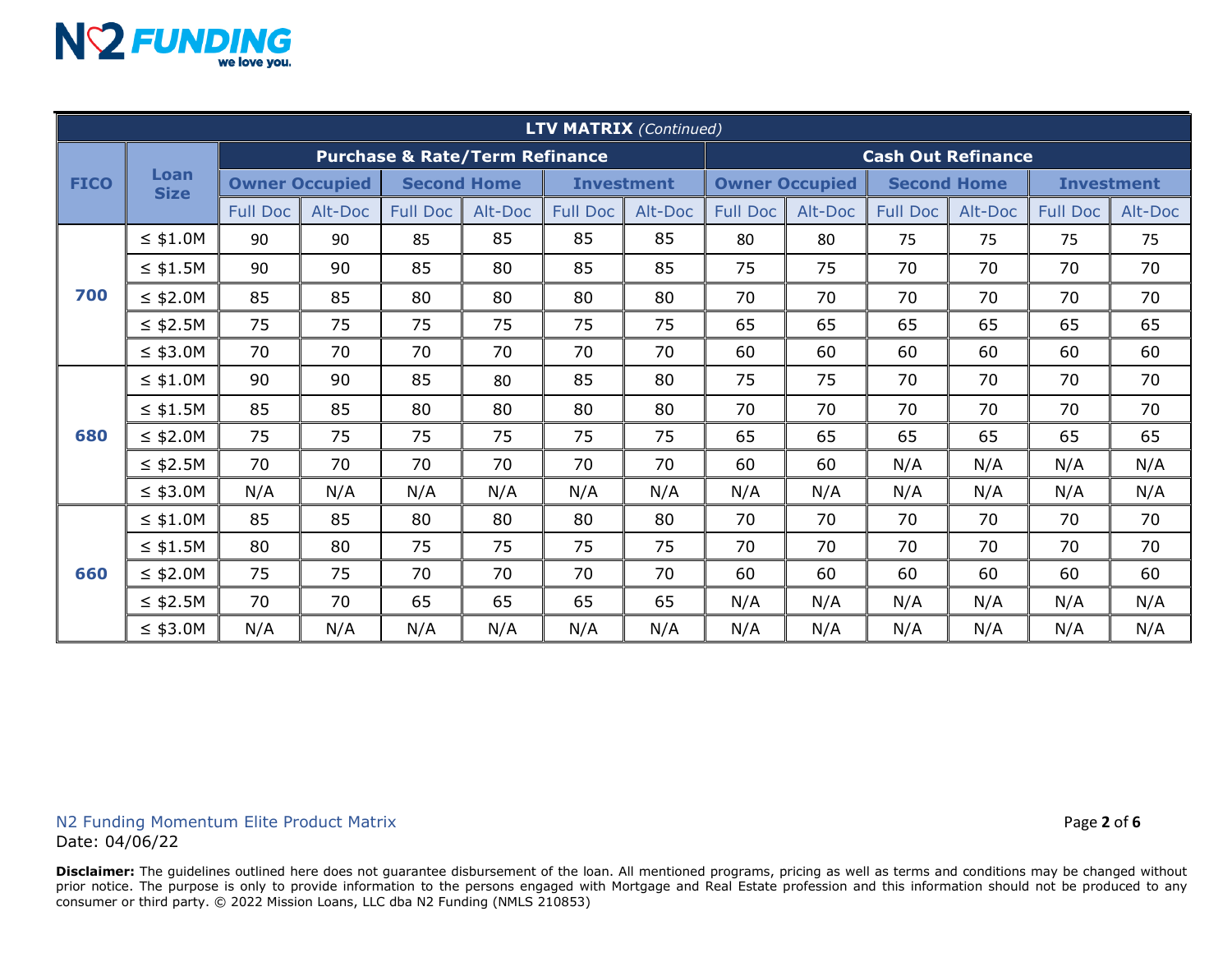

| <b>INCOME QUALIFICATIONS</b> |                              |                                                                                                                                                                                        |                                                    |  |  |  |  |  |
|------------------------------|------------------------------|----------------------------------------------------------------------------------------------------------------------------------------------------------------------------------------|----------------------------------------------------|--|--|--|--|--|
| <b>Characteristics</b>       | <b>Parameters</b>            |                                                                                                                                                                                        |                                                    |  |  |  |  |  |
|                              | <b>Documentation</b>         | <b>Considerations</b><br><b>Income Requirements</b>                                                                                                                                    |                                                    |  |  |  |  |  |
|                              | <b>Full</b><br>Documentation | 2 Years W2s or 1040 Tax Returns,<br>YTD Paystub, VVOE or 2yrs 1099.<br>For self-employed borrowers: 2 Years Tax Returns<br>(Business, Personal), K1s, YTD P&L or<br>1099 Qualification |                                                    |  |  |  |  |  |
| <b>Full Doc</b>              | Streamlined<br>Documentation | 1 Year W2s or 1040 Tax Returns,<br>W2 Transcripts, YTD Paystub, VVOE or<br>1099 Qualification.<br>For Self-Employed Borrowers: 1 Year Tax Return<br>(Business, Personal), K1s, YTD P&L |                                                    |  |  |  |  |  |
|                              | <b>Asset Depletion</b>       | Qualifying Assets, 84 Month Amortization                                                                                                                                               | Max 85% LTV, Min 700 FICO,<br>No Cash Out, OO Only |  |  |  |  |  |
|                              |                              |                                                                                                                                                                                        |                                                    |  |  |  |  |  |
|                              | <b>Documentation</b>         | <b>Income Requirements</b>                                                                                                                                                             | <b>Considerations</b>                              |  |  |  |  |  |
| <b>Alt Doc</b>               | 12M/24M Bank                 | Personal - 12/24 months consecutive bank statements<br>Business - 3 options to qualify: Expense Ratio (Fixed),<br>Expense Ratio (3rd party), 3rd Party Prepared P&L                    |                                                    |  |  |  |  |  |
|                              | <b>12M P&amp;L</b>           | CPA/EA/CTEC Prepared (12M P&L),<br>2 Business Bank Statements                                                                                                                          | Max 80% LTV, Min 660<br><b>FICO</b>                |  |  |  |  |  |
|                              | <b>WVOE</b>                  | FNMA Form 1005, 2 Months Personal Bank Statements<br>(65%)                                                                                                                             | Max 80% LTV, Min 660<br><b>FICO</b>                |  |  |  |  |  |

## N2 Funding Momentum Elite Product Matrix Page **3** of **6** Date: 04/06/22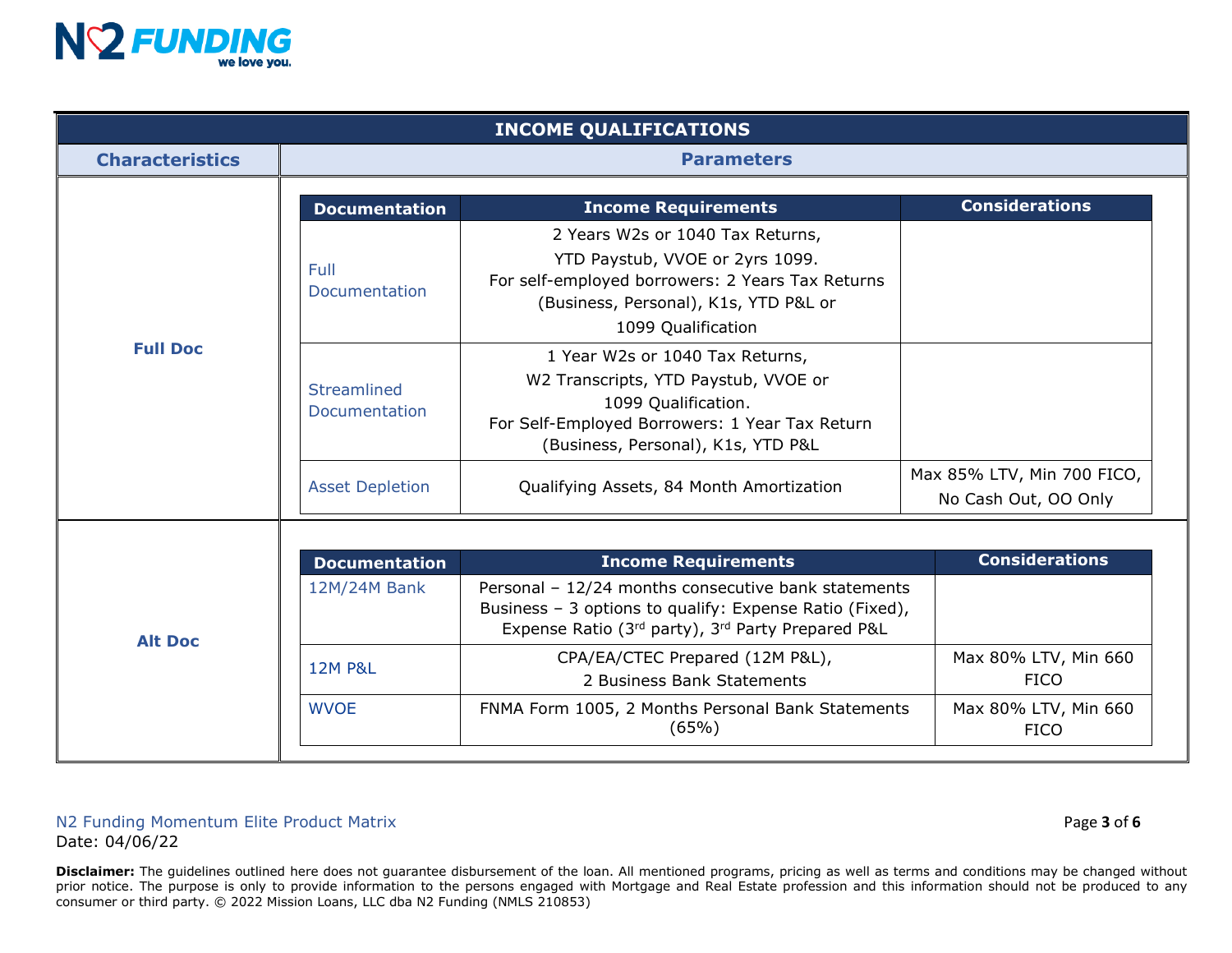

| <b>GENERAL REQUIREMENTS</b>       |                                                                                                                    |  |  |  |  |
|-----------------------------------|--------------------------------------------------------------------------------------------------------------------|--|--|--|--|
| <b>Characteristics</b>            | <b>Parameters</b>                                                                                                  |  |  |  |  |
| <b>Occupancy</b>                  | Owner-Occupied<br>$\bullet$<br>2 <sup>nd</sup> Home<br>$\bullet$<br>Investment<br>$\bullet$                        |  |  |  |  |
| Maximum DTI(1)                    | 55%                                                                                                                |  |  |  |  |
| <b>Payment History</b>            | 0x30x12                                                                                                            |  |  |  |  |
| <b>Housing Event Seasoning</b>    | $\geq$ 4 years (48 months) clean                                                                                   |  |  |  |  |
| <b>Interest Only</b>              | Eligible (10/20 IO & 10/30 IO), ARMs & Fixed                                                                       |  |  |  |  |
| <b>Cash-Out</b>                   | Unlimited                                                                                                          |  |  |  |  |
| <b>Interest Only Restrictions</b> | Minimum FICO: 700<br>$\bullet$<br>Maximum LTV: 85%<br>$\bullet$                                                    |  |  |  |  |
| (1)                               | Requires a FICO score of 700 or greater; Maximum LTV of 80%; Primary Residence only; No FTHB; 1.5x Residual Income |  |  |  |  |
|                                   | <b>ARM INFORMATION</b>                                                                                             |  |  |  |  |
| <b>Characteristics</b>            | <b>Parameters</b>                                                                                                  |  |  |  |  |
| <b>ARM Margin</b>                 | 3.50%                                                                                                              |  |  |  |  |
| ARM Caps (5/6m)                   | 2/1/5                                                                                                              |  |  |  |  |
| ARM Caps (7/6m)                   | 5/1/5                                                                                                              |  |  |  |  |
| <b>Reset Period</b>               | 6 Months                                                                                                           |  |  |  |  |
| <b>Index</b>                      | 30 Day Average SOFR                                                                                                |  |  |  |  |
| <b>ARM Floor</b>                  | Floor=Margin                                                                                                       |  |  |  |  |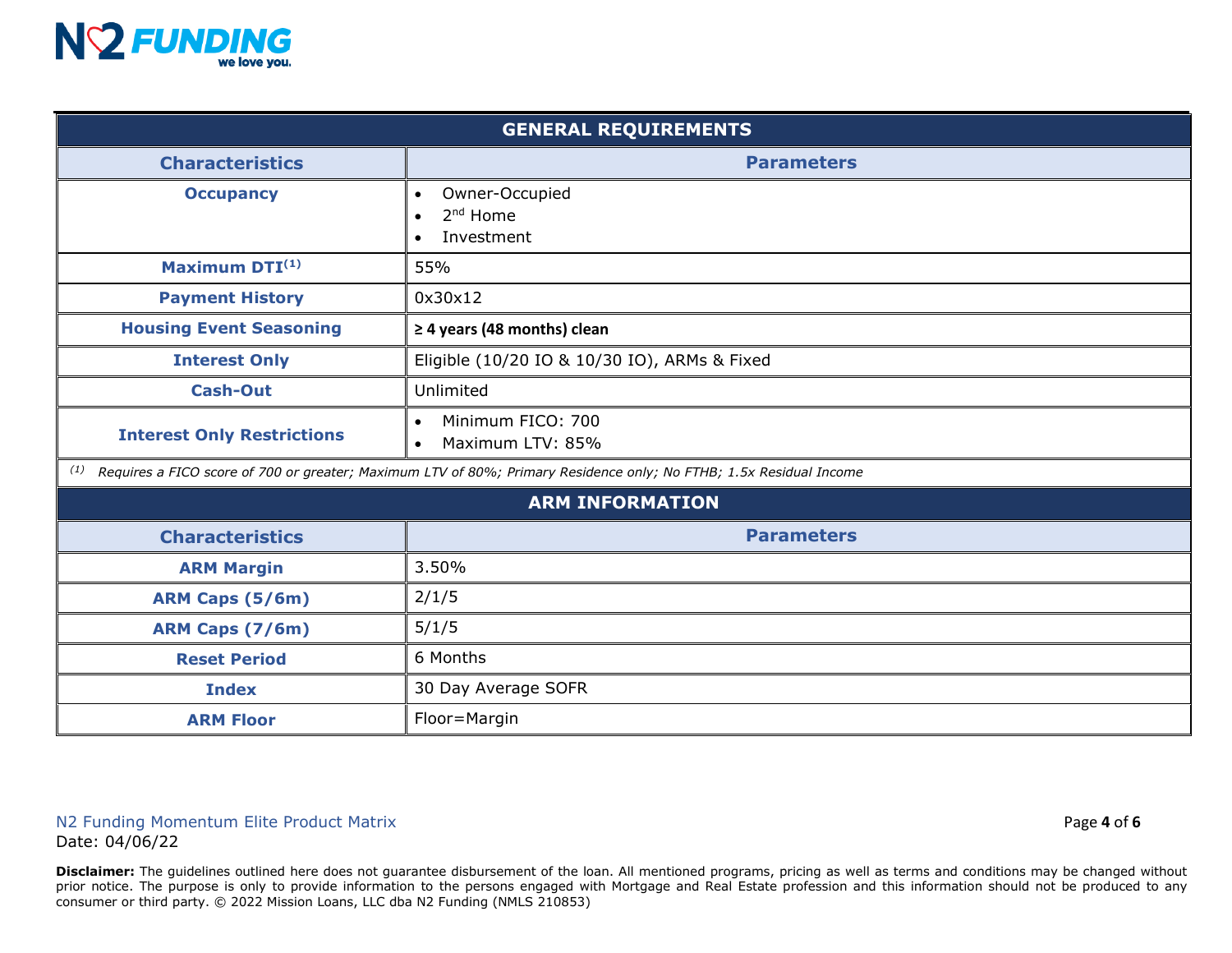

| <b>BORROWER ELIGIBILITY</b>             |                                                                                                                       |  |  |  |  |  |
|-----------------------------------------|-----------------------------------------------------------------------------------------------------------------------|--|--|--|--|--|
| <b>Characteristics</b>                  | <b>Parameters</b>                                                                                                     |  |  |  |  |  |
| <b>First Time Homebuyer (FTHB)</b>      | No Interest Only (IO)                                                                                                 |  |  |  |  |  |
| <b>Non-Occupant Co-Borrower</b>         | 1 Unit, OO Only<br>$\bullet$<br>Max 43% DTI<br>$\bullet$<br>Max 80% LTV/CLTV<br>$\bullet$<br>No Cash-Out<br>$\bullet$ |  |  |  |  |  |
| <b>Permanent Resident Alien</b>         | Eligible - No Restrictions                                                                                            |  |  |  |  |  |
| <b>Non-Permanent Resident Alien</b>     | Max 80% LTV/CLTV<br>$\bullet$<br>No Cash-Out<br>$\bullet$                                                             |  |  |  |  |  |
| <b>PROPERTY TYPE</b>                    |                                                                                                                       |  |  |  |  |  |
| <b>Characteristics</b>                  | <b>Parameters</b>                                                                                                     |  |  |  |  |  |
| 2-4 Units                               | Max 85% LTV/CLTV                                                                                                      |  |  |  |  |  |
| <b>Warrantable Condos/ Cooperatives</b> | Max 85% LTV/CLTV                                                                                                      |  |  |  |  |  |
| <b>Non-Warrantable Condos</b>           | Max 80% LTV/CLTV                                                                                                      |  |  |  |  |  |
| <b>Rural Properties</b>                 | Owner Occupied ("OO") Only<br>$\bullet$<br>No Cash Out<br>$\bullet$<br>Max 75% LTV/CLTV<br>$\bullet$                  |  |  |  |  |  |
| <b>Declining Markets</b>                | 5% LTV Reduction                                                                                                      |  |  |  |  |  |
| <b>CASH-OUT REQUIREMENTS</b>            |                                                                                                                       |  |  |  |  |  |
| <b>Characteristics</b>                  | <b>Parameters</b>                                                                                                     |  |  |  |  |  |
| LTV > 60%                               | \$750K (Maximum Cash Out)                                                                                             |  |  |  |  |  |
| $LTV \leq 60\%$                         | <b>Unlimited Cash Out</b>                                                                                             |  |  |  |  |  |

## N2 Funding Momentum Elite Product Matrix Page **5** of **6** Date: 04/06/22